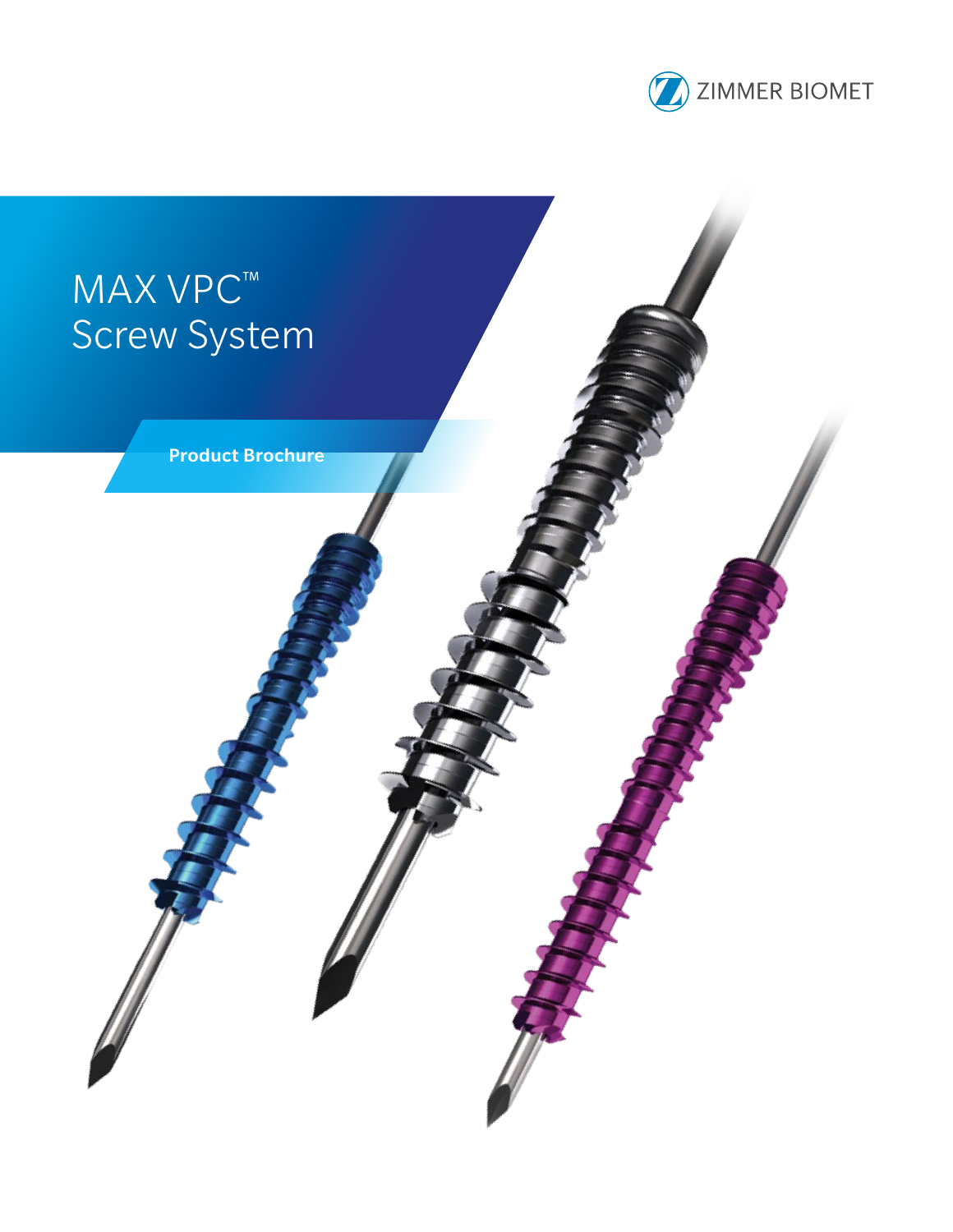## A big step forward for small bone fractures.



The MAX VPC (Variable Pitch Compression) Screw System is comprised of headless, fully threaded, cannulated screws designed with a constant pitch thread form near the tip and a variable pitch thread form near the head of the screw giving the user tactile feel during installation, all while providing compression to the bone fragments.

> The tip of the screw features four forward cutting flutes and two side cutting flutes designed to provide self-tapping capabilities.

> > Cutting Flutes

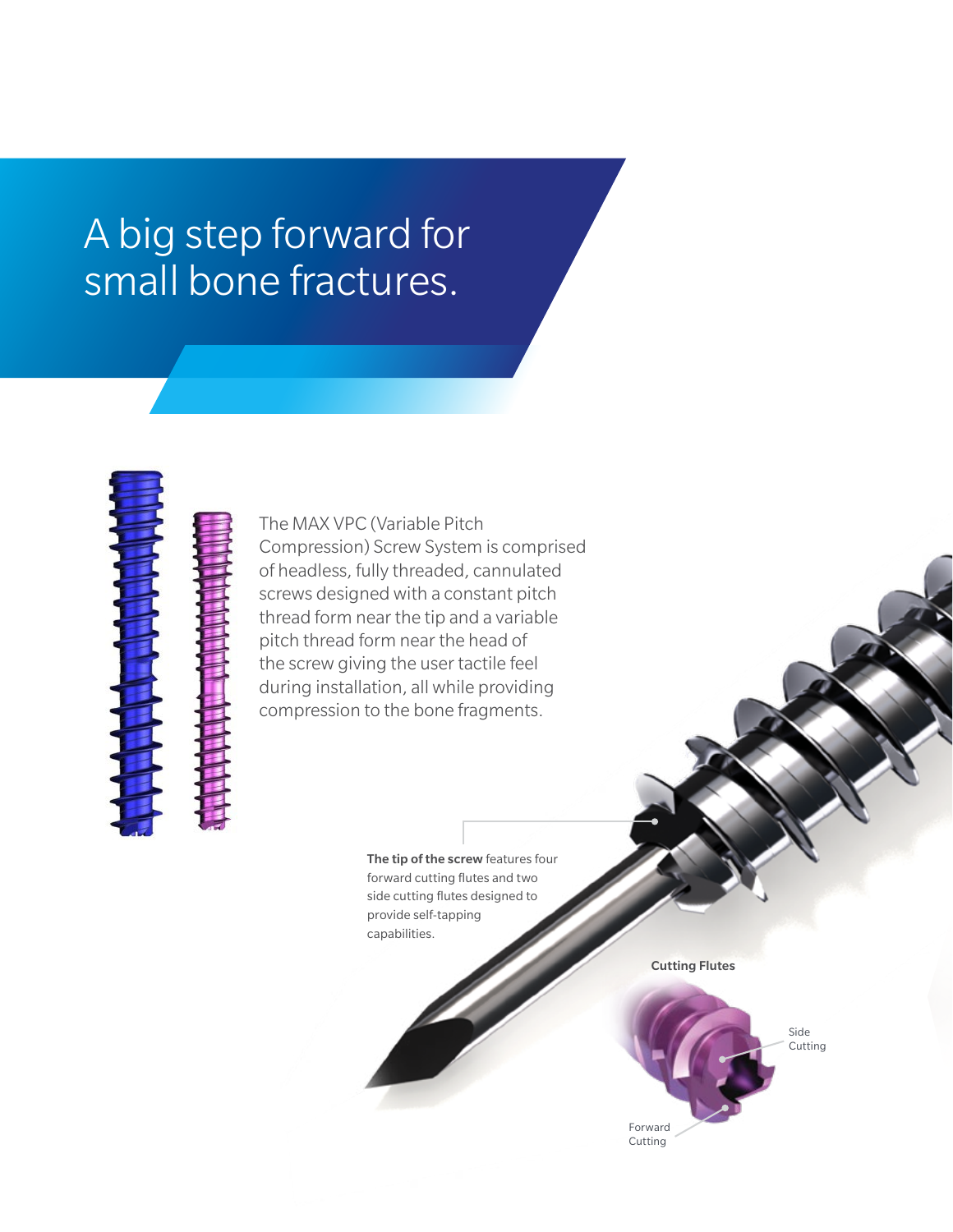The fully threaded design provides bone purchase throughout the entire length of the screw which results in structural support during bone healing. The smaller diameter head size requires reduced bone removal during insertion. The screws are driven with a standard metric Hex drive (1.5 mm, 2.0 mm, 2.5 mm) that incorporates a tapered tip to secure the screw to the driver. Scaphiod Fracture/Nonunion Ulnar Styloid Fracture Phalangeal Fracture PIP Fusion DIP Fusion Metacarpal Head Fracture MCP Fusion The instrumentation was developed around the simplicity of the surgery. The color coded system allows for easy identification of specialized instrumentation to the corresponding sized screws. Cobalt chrome K-wires can provide increased stiffness and reduces the likelihood of kinking during use.\* The shorter lengths (95 mm, 105 mm, 127 mm) make instrumentation more user friendly and facilitate reduction by securely holding bone fragments.

\* Yield strength for Stainless Steel is 110 Ksi min versus 208 Ksi for 35NLT Alloy CoCr.